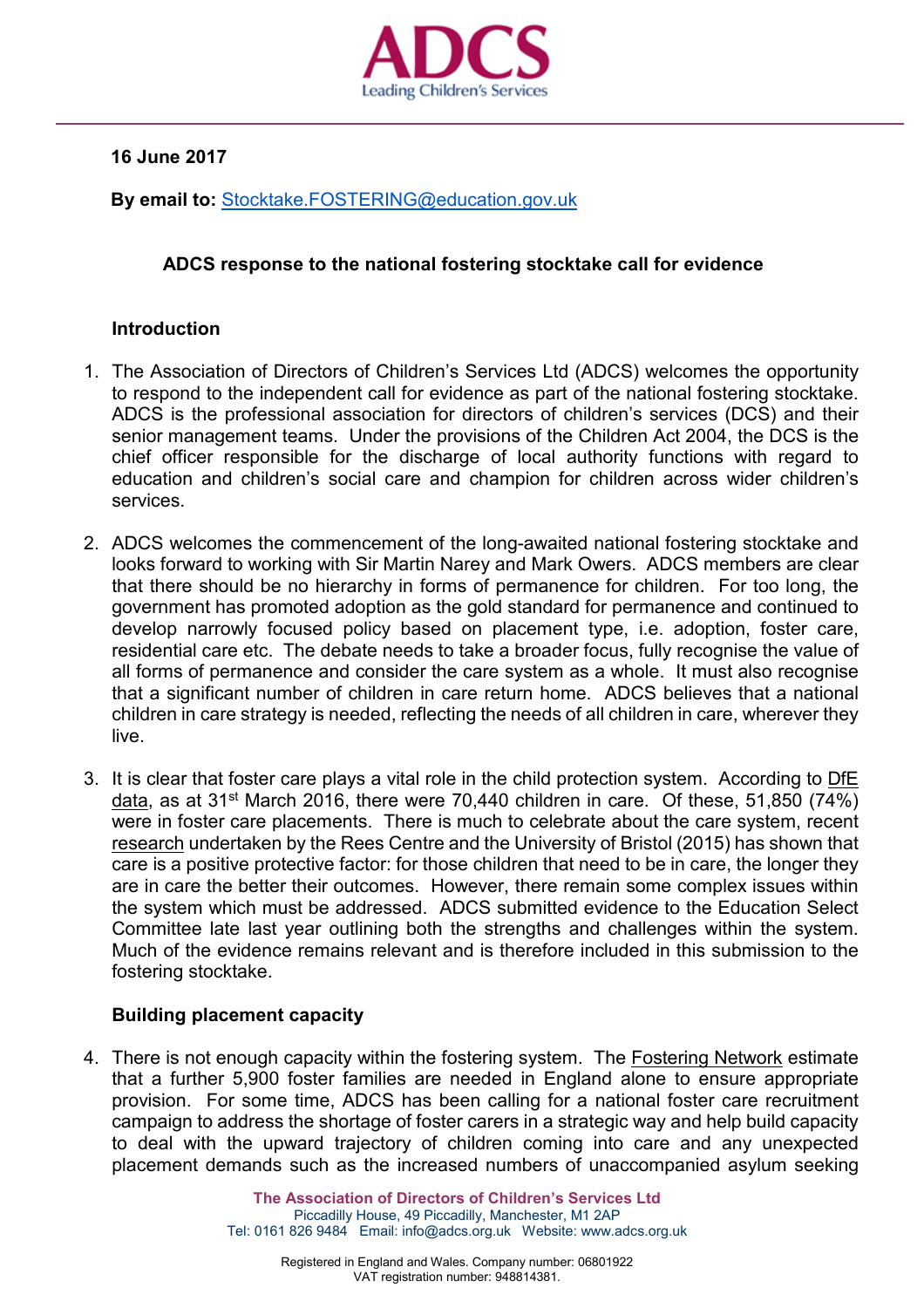children arriving in the country last year as a result of the clearance of the camps in Calais. Any increase in capacity must, however, be linked to the profile of children in care, there is a need to recruit more foster carers who are willing to care for older children, sibling groups and those with complex needs. The fostering stocktake may be interested in the North West region's co-ordinated campaign to recruit more foster carers. The campaign, 'You Can Foster' has been successful in increasing the number of local authority foster carers due, in part, to the collaborative marketing approach adopted by all local authorities in the region. ADCS understands authorities from outside the North West have also bought into this campaign suggesting a clear need for a coordinated, national campaign.

- 5. There is an uneven geographical spread of foster carers across the country, with concentrations in the north and areas where affordable housing is available and of a size that can accommodate foster children. Local authorities can struggle to recruit foster carers in areas with high property prices, in areas with typically small housing stock e.g. two bedded terraced housing, or high levels of deprivation. Local authorities and partners face particular challenges in areas where there is a high proportion of children in care (both their own and those who have been placed out of area by other local authorities), particularly in relation to education and health services. Any recruitment campaign must be mindful of these pressures and targeted towards those areas where increased capacity is most needed.
- 6. As more young people take advantage of the opportunity to stay with their foster carers into early adulthood, the availability of foster care placements has declined as those offering Staying Put placements are often unable to accept new foster care placements. Whilst this positive policy is welcomed by ADCS, it does add to capacity issues within the system. We would therefore urge the reviewers to consider Staying Put as part of the stocktake. Supported lodgings also has a role to play in supporting vulnerable young people who are leaving care, however it receives little recognition or attention at a national level. This too should be considered as part of the fostering stocktake, particularly in relation to the recruitment and retention of supported lodgings providers.
- 7. Sufficiency of foster carers is key to improving outcomes for children and young people, this allows a social worker/ placement officer to choose the best placement to meet the needs of the child. This choice should be the result of an effective matching process supported by comprehensive information sharing and where possible, planned introductions, allowing the child and carer to establish a relationship prior to placement.

## **Having the skills to meet children's needs**

- 8. Foster care supports children and young people with a range of needs and there are many different variations, including short-term and long-term foster care, along with more specialist services such as parent and child fostering, remand fostering, and concurrency planning to name but a few. Many children in residential care will have experienced foster care prior to their residential placement. Step up and step down placements (pre and post residential care) provide graduated support to young people in an attempt to address the escalation of risky behaviour, or integrate them back into a family setting. This strengthens the case for addressing all forms of care placements in a strategic and holistic way rather than individually as is currently the case.
- 9. The fostering stocktake provides a timely opportunity to consider if the care system could better meet the needs of young people on the edge of care by being more responsive to individual situations and needs via the ability to support young people and families with part-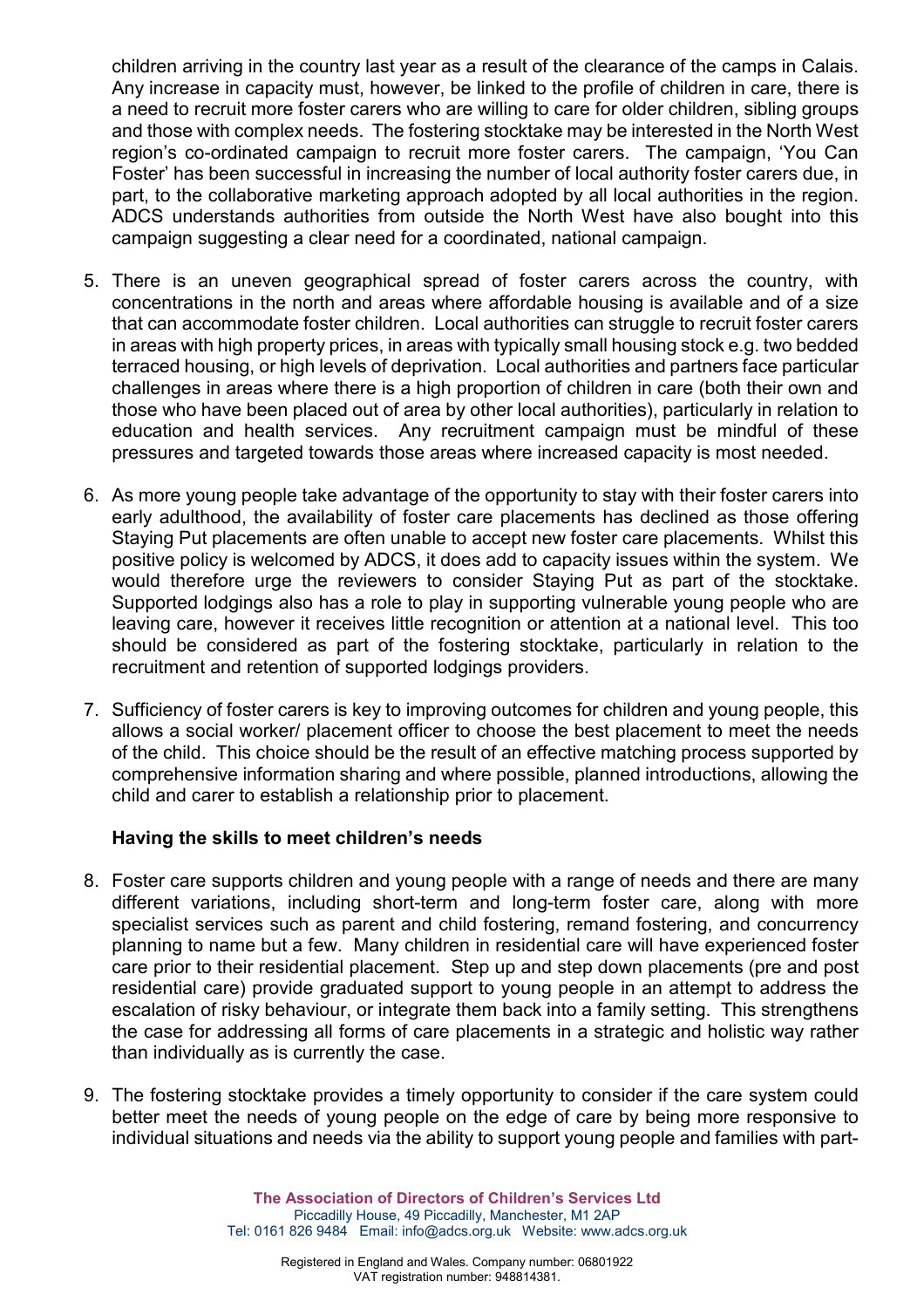time, flexible care without the label and administrative requirements of Looked After Child status.

- 10.Although there are a range of foster care services, some more specialist than others, ADCS members would caution against central government driving further specialisms within foster care for particular children and / or vulnerabilities, e.g. unaccompanied asylum seeking children. Good foster care provides children with a safe and loving home where they can establish positive relationships with trusted adults, perhaps for the first time. The core purpose of foster care does not change depending on the particular background or vulnerabilities of a child. If greater specialisation is introduced, this will deplete capacity and flexibility within the system.
- 11.Foster carers are not, nor do they need to be, social workers. They do not need to be full time carers, nor do they need specific qualifications. Foster carers need to offer good quality 'ordinary' parenting and advocate for the children they care for. Children in care often say they do not need another professional in their lives, they need carers with whom they can develop strong and trusted relationships. Many adoptive families have benefited from services funded through the Adoption Support Fund, such as therapeutic parenting courses, helping to build children's resilience so they can overcome their earlier experiences of trauma and neglect. Foster carers and the children in their care could also benefit from a similar approach and there are some strong examples of such arrangements from which learning will be possible.
- 12.The training and support available to approved foster carers could be more structured, this would benefit both carers and children and may help improve stability of placements. Further, foster carers need effective support to sustain their care of children who may have very differing needs and circumstances. Retention of carers can be challenging and the right support systems are crucial to address this issue. Regular good quality supervision along with flexible support, such as out of hours support, is critical to this. The concept of partnership parenting, where health, schools, colleges and other partners understand and accept the part they play in contributing to the corporate parenting role of the local authority is key. It is also essential that these partners include foster carers, like they would any other parent, in discussions about the child's progress and outcomes.
- 13.Both national and local government must be alive to any risks and potential perverse incentives associated with the over-professionalisation of foster carers and the unionisation of the workforce. In the context of reduced resources and increasing demand for services, establishing foster care as a profession would significantly increase costs to local authorities. Crucially for ADCS members, it remains unclear what the benefits of such a move would bring for those children and young people in care.
- 14.ADCS members would not support the creation of a national register of foster carers. It is right that, wherever possible and appropriate to their care plan, children should be placed near to their family and friendship networks. This allows local authorities, as corporate parents, to discharge their duties more effectively, taking a partnership parenting approach. It also allows children to maintain the connections and relationships that are meaningful to them such as with teachers and health professionals, and including contact with birth parents and wider family members where this is appropriate. These relationships are so important to children, particularly if they are in care for a short period of time and subsequently return home. While it is acknowledged not all children are placed within their local area, most children in foster care are placed within, or in close proximity to, their home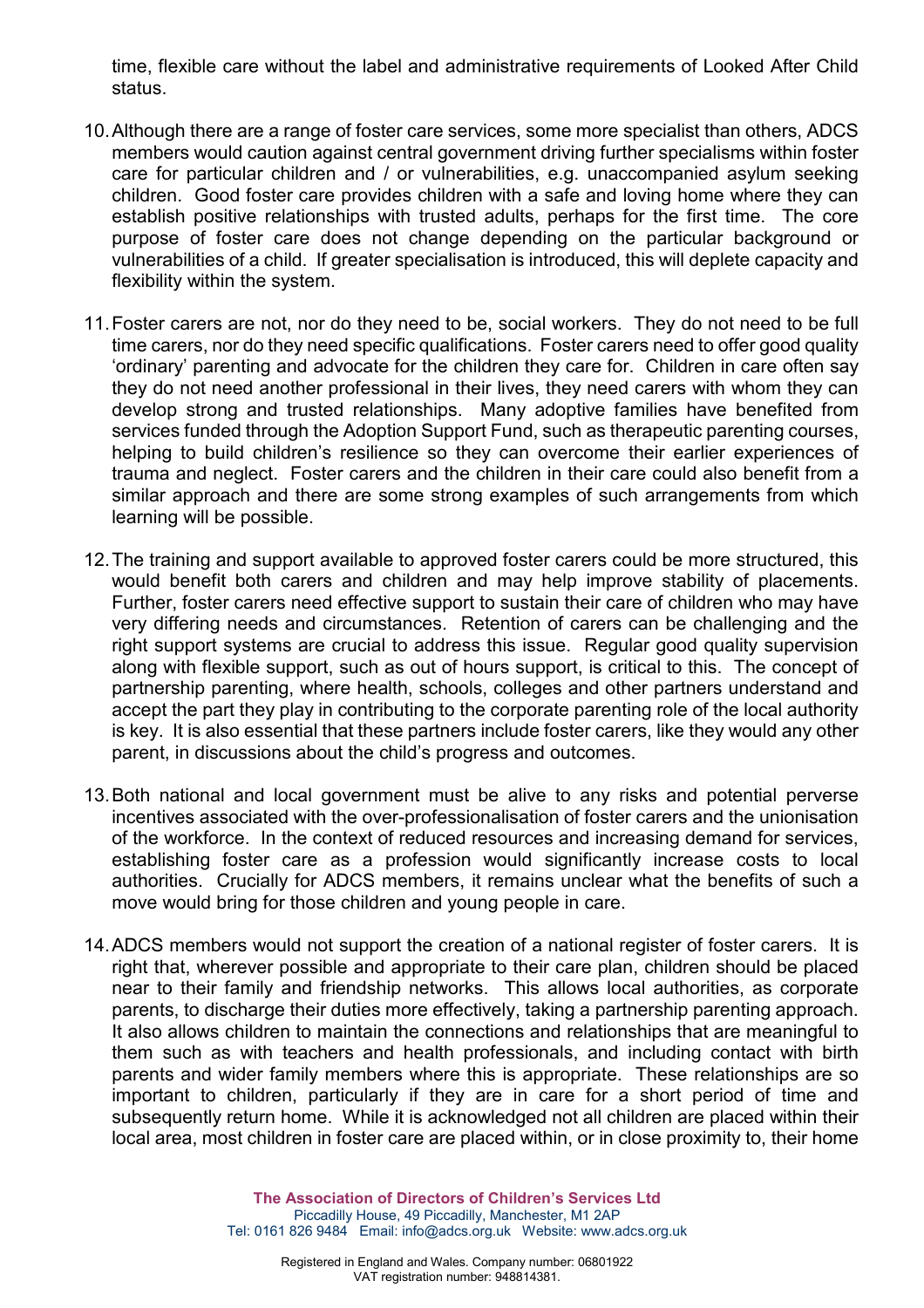local authority. This is what makes foster care so successful: the ability to place children in a family environment which remains local and familiar to them.

- 15.The fostering stocktake should consider the possibility of increased portability of foster carer approval with the appropriate checks and balances in place such as references and DBS checks. This would bring foster care in line with arrangements for adopter approval. Increased flexibility in this regard may also help to retain more foster carers. The introduction of quality standards for foster care, as has happened for the residential care workforce via the Children's Homes Regulations, may be helpful in promoting to other partners the valuable role foster carers play in partnership parenting of children in care. This may also aid the portability of approved status by providing an increased level of confidence.
- 16.The fostering stocktake should consider specialist foster care placements for children with complex needs, including the definition of 'therapeutic' provision. The costs of therapeutic placements are significant yet there are huge variations in this provision. More could be done to clearly define the basic requirements of a therapeutic placement. This would help to ensure children's needs are met and local authorities are achieving value for money in relation to these high cost placements. ADCS members would stress that this issue is not limited to foster care, it is also evident in residential care.

#### **Independent fostering agencies and regulation of the market**

- 17.ADCS would welcome further discussions with both the reviewers and the government about the regulation of this vital market. The shortage of affordable placements has been exacerbated by a surge in demand due to the rapid arrival of hundreds of vulnerable young people from camps on the continent last year. Our members reported that in response to this, some independent fostering agencies significantly increased their prices not only for foster care placements, but also for the provision of supported lodgings, in some cases local authorities were charged double, if not more, during this period.
- 18.ADCS members remain concerned that a small number of larger agencies appear to be making substantial profits from fostering, largely as a result of the increased fees charged to local authorities. Sir Martin Narey's [review of children's residential care](https://www.gov.uk/government/uploads/system/uploads/attachment_data/file/534560/Residential-Care-in-England-Sir-Martin-Narey-July-2016.pdf) highlighted evidence of £41m in profits from eight commercial fostering agencies in 2014/15. ADCS members believe it is immoral that such significant private profit is being made on the back of vulnerable children and young people. Such a level of profit making cannot be justified at a time of reduced budgets across the public sector. Legislation in Scotland prevents fostering agencies which are profit making from approving, reviewing or terminating the approval of foster carers. Only a local authority, or voluntary agency acting on their behalf, can do this. ADCS members would welcome the stocktake exploring if similar legislation is possible in England.
- 19.While ADCS members will always work in cooperation with independent fostering agencies to secure the best outcomes for children and young people, our members are concerned about the practice of a small number who offer financial incentives for experienced foster carers to transfer away from their existing provider, often a local authority or not for profit agency. This practice does nothing to increase capacity in the wider system and can add significant on-costs to local authorities via increased fees charged by the new provider. IFA placements can often cost local authorities double, if not more, when compared to the cost of a local authority in-house foster care placement.